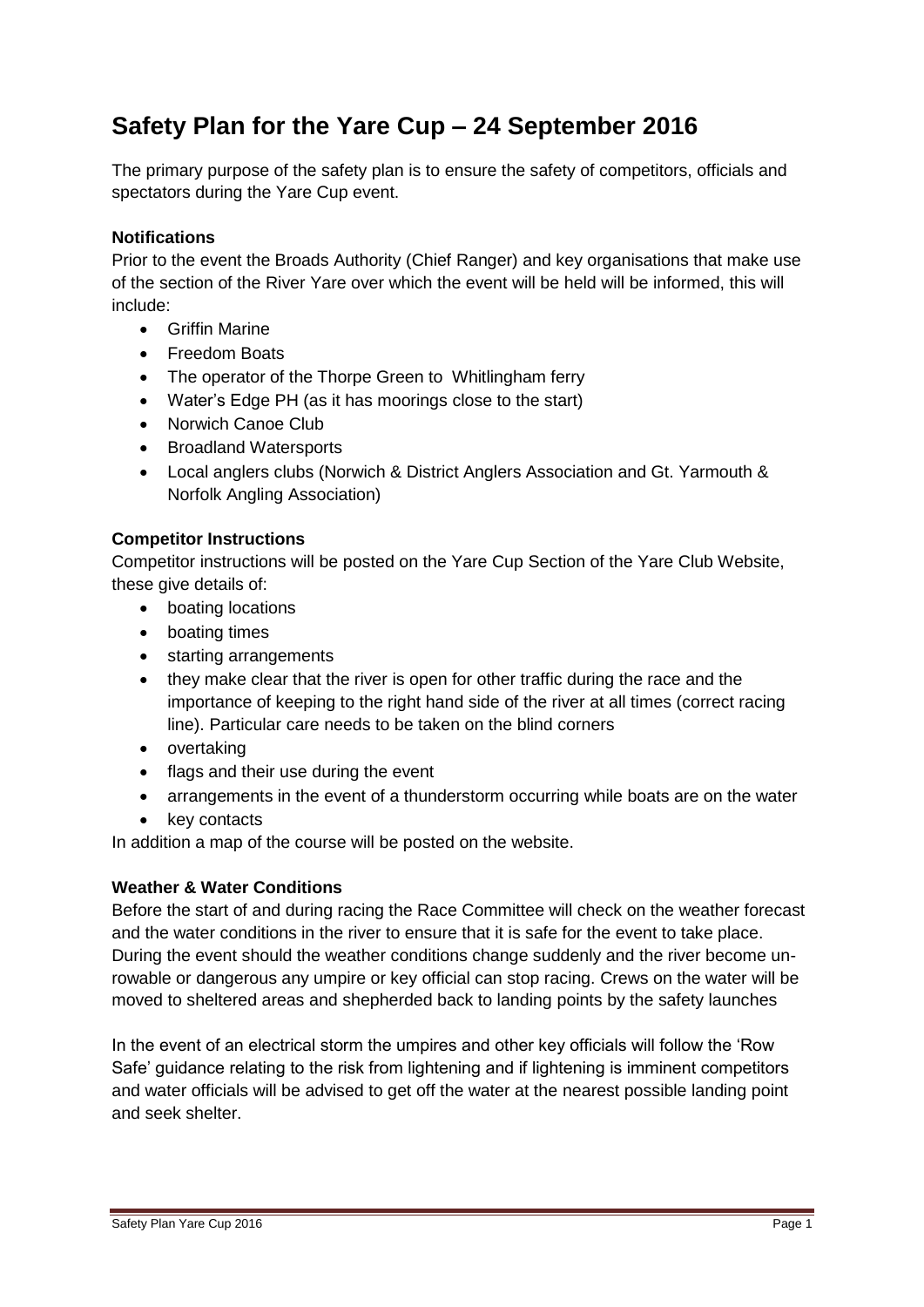# **Safety Briefing**

There will be a safety briefing for marshals at 08:00 to ensure that they are aware of the safety protocols, actions to take in the event of an incident, location of first aiders/medics, identification of hazards, actions to be taken in the event of a thunder storm and to share mobile numbers etc.

## **Briefing of Competitors**

At each boating location a briefing of competitors will take place before boating starts to ensure that all are aware of:

- the rules under which the racing is being conducted,
- any particular hazards that they need to look out for
- the need to take appropriate precautions to meet anticipated weather conditions, particularly while waiting at the start (if the weather is likely to be wet and/or cold – lightweight waterproof/windproof jacket, fleece, leggings, hat and gloves; if sunny and/or hot – apply sun screen before going afloat, light weight log sleeved top, some form of head protection, sunglasses and some to drink

## **Safety Launches**

There will be 8 safety launches distributed at key points along the course and these will give line of site coverage of the course:

- 1. at the boat marshalling point downstream from the Water's Edge PH
- 2. at the start line
- 3. opposite the farm
- 4. on the Postwick bend
- 5. at the outfall from the Sewage Works
- 6. at the viaduct
- 7. at Broads Authority depot/barges
- 8. at the finish

All safety launches will be equipped with a radio, first aid equipment, throwing line, buoyancy aids and a megaphone. Each launch is to have at least one mobile telephone available in the event of encountering problems with using the radio equipment. Those organisations supplying boats will be asked to check that engines etc are in good order prior to the event. Appropriate arrangements will be in place for the supply of sufficient fuel for all powered boats.

#### **Check of the Course**

Prior to the start of racing a launch will travel the course to ensure that there is no significant debris along the course. Any significant floating objects will be removed. Any significant hazard that is not removable (e.g. a tree on the bank that has fallen in to the river; a boat that has sunk) will be noted and its position relayed to marshals and competitors.

#### **Check of Competitors Boats**

Prior to launching all competing boats will be checked to ensure that they have a bow ball fitted, shoes have heel restraints, that there is adequate buoyancy. For boats requiring a cox that the cox is equipped with an appropriate life jacket.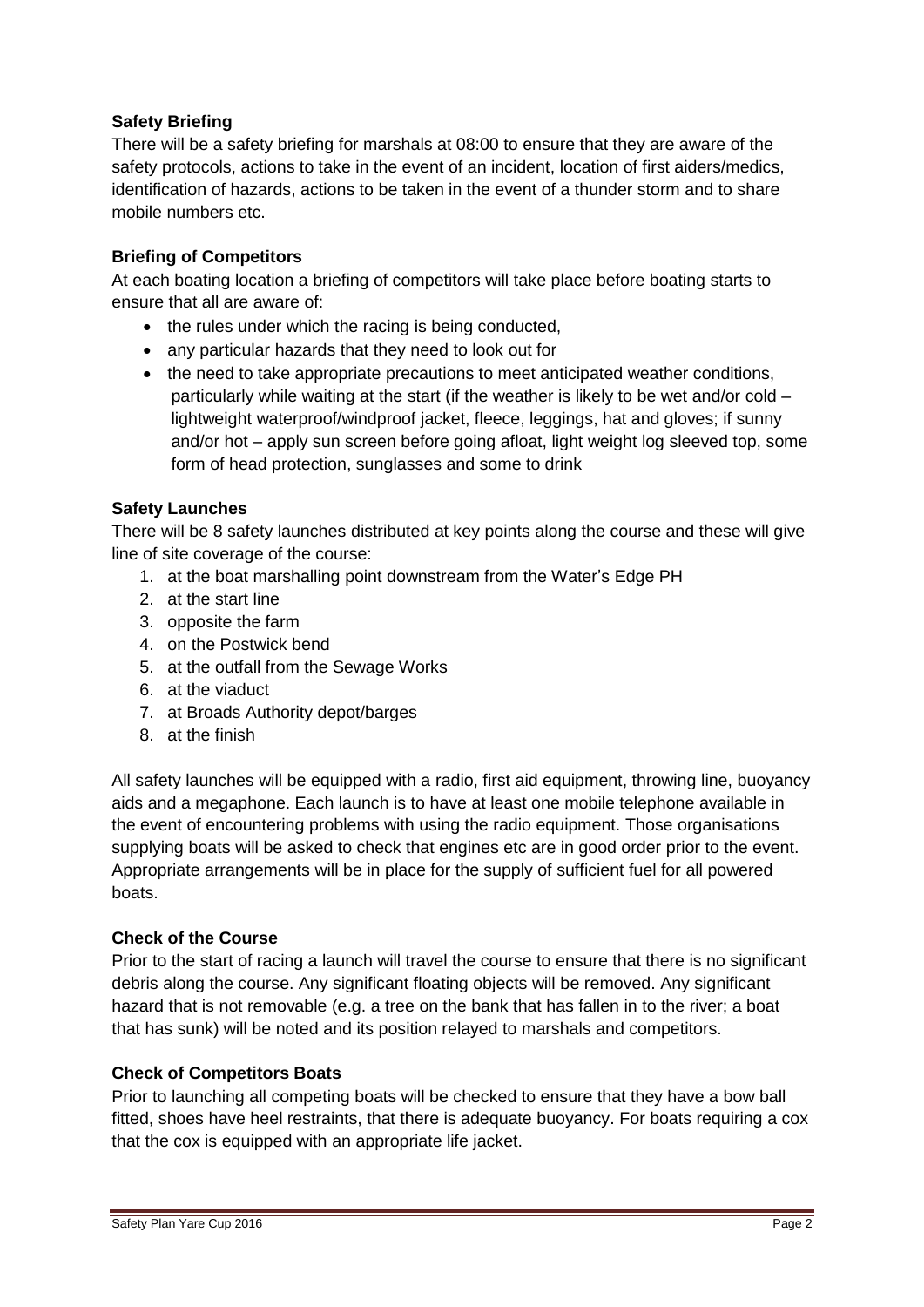## **Launching & Coming Off the Water**

At each boating location there will be a marshal to supervise the launching of the boats, where a significant number of boats are to be launched a boating plan will be agreed with the club. Marshals at the launch sites will ensure that crews are called forward to launch in a timely fashion to ensure that the racing is able to start promptly and therefore minimise the time crews will have to wait at the start.

Quay headings, pontoons and landing stages will be cleaned down on the morning of the event to minimize, as far as possible, slip hazards.

On return to their point of launch crews will asked to remove their boats from the water promptly to allow following crews to land at the earliest opportunity.

## **Marshalling of Boats at the Start and Finish**

There will be a safety launch in the marshalling point down river of the start point to minimise the potential for collisions between competing boats while they are manoeuvring to the appropriate bank to await being called forward to start. The safety launch will also warn other river traffic of the event. In addition there will be a marshal on the bank down river of the start point to assist with the appropriate positioning of competing boats prior to the start of the event. They will also liaise with other river users who maybe moored at the Waters Edge PH and at the private moorings between the PH and Bramerton Green.

The marshal in the safety boat at the finish will ensure that crews that have completed the course move up river promptly to avoid the potential for congestion in the area around the finish.

#### **Other River Users, Recognised Hazard Points and the Rules of Navigation**

There will be a marshal in each safety launch and where considered appropriate land based marshals along the course; they will:

- inform other river users of the event, particularly once racing has commenced
- warn racing crews if they are approaching too close to hazards
- remind racing crews that they need to follow the rules of navigation should they be considered to be moving on to the wrong side of the river. Marshals located in safety launches located on the Postwick bend, at the outfall from the Sewage Works and by the Postwick viaduct and a land based marshal at Griffin Marine will give particular attention to ensuring that racing boats do not cut the corners on the blind bends.

#### **Incident, Injury of a Competitor or Official Becoming Unwell on the Water**

In the event of an incident, accident or someone becoming unwell on the water the other members of the crew should stop rowing and raise an arm to indicate that there is a problem. The nearest safety launch will go to the aid of the crew and the marshal shall determine the requirements and summon additional support via radio communication or mobile phone as considered necessary. Race Control may suspend racing if appropriate via radio contact with the Start and the marshals in the safety launches. There will be a medical doctor in launch 1 in the marshalling area downstream of the start, this launch will make its way up river once the last competing boat has started. There will be a First Aider at the finish point.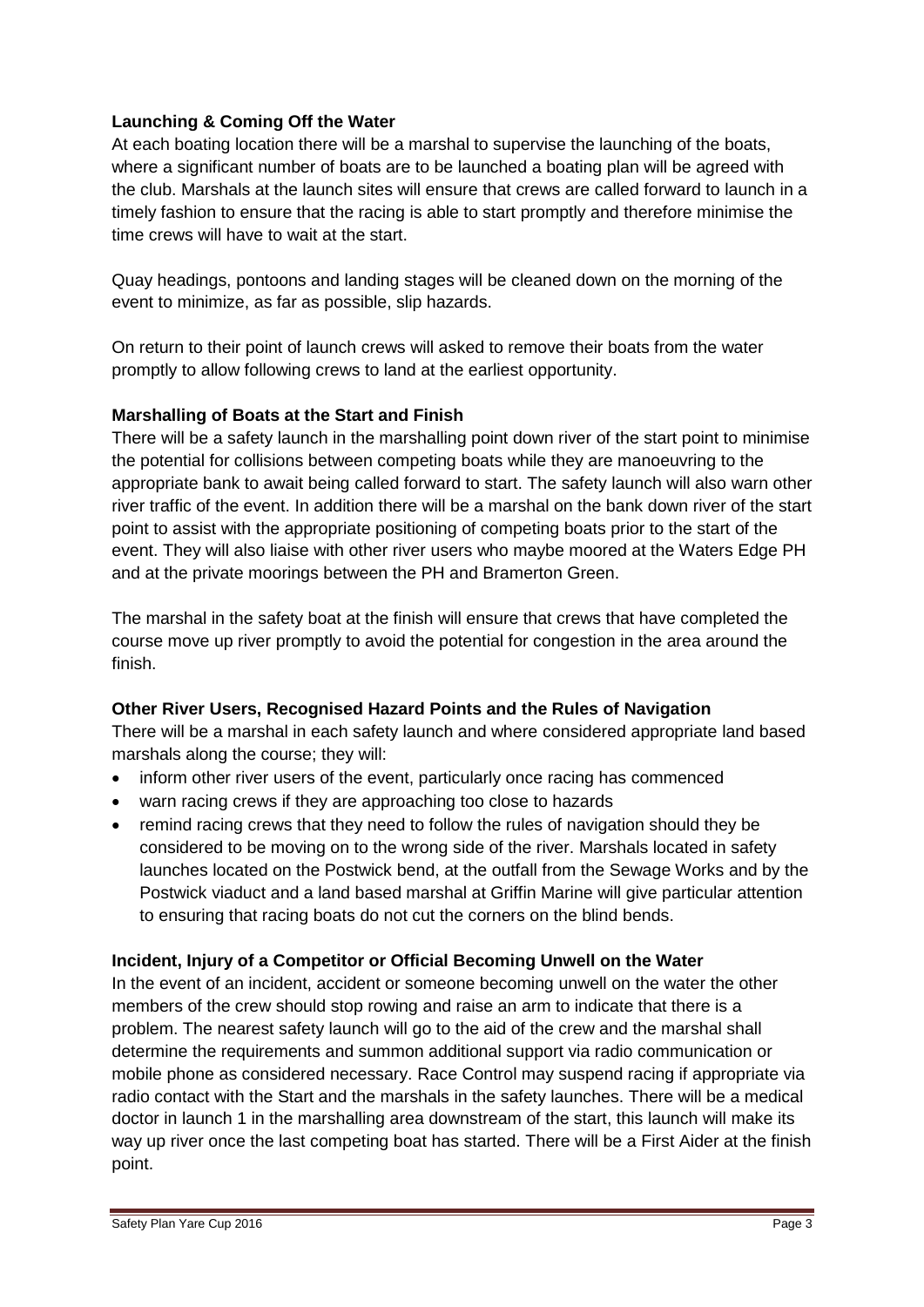# **Capsize**

In the event of a boat capsizing the nearest safety launch will go to the aid of the crew and provide appropriate assistance to ensure the safety of the competitors. The crew of a boat that capsizes should remain with their boat and use it as a bouyance aid until a safety launch arrives.

# **Incident Requiring First Aid**

In the event of anyone requiring first aid they should be directed to the First Aid Point at the finish (Whitlingham Green) during the event. If the nature of the injury is considered to require further treatment arrangements will be made either for the injured person to be transported by car, by a club member or supporter, to the Emergency Department at the Norfolk & Norwich University Hospital or if more appropriate that an Emergency Ambulance is summoned. For a minor injury in the boat marshalling area at the start point (small cut or blister) the marshal on the bank will have a first aid kit available.

## **Serious Incident**

In the event of a serious incident such as multiple casualties on the water, a serious incident on land or a fire or other significant incident at the Clubhouse the following actions will be taken:

- Race marshals, umpires, other officials will via radio communication or mobile phone make contact with Race Control and advise them of any incident. Race Control will coordinate the response
- Medical support will be sent to the scene
- The Yare Boat Club Water Safety Advisor will undertake the role of Emergency Coordinator and will attend the scene and direct support from marshals, umpires and other Yare Boat Club members
- Race Control will become the Incident Control Centre
- Race Control in liaison with the Emergency Co-ordinator will manage the incident including:
	- o Contact with the emergency services and other external agencies
	- o Dispatch individuals to direct incoming emergency services to the point of the incident
	- $\circ$  Identify safe location(s) and dispatch individuals to direct competitors and the public to safety
	- o Suspension or cancellation of racing
	- o Tasking members of the Yare Boat Club with actions
	- o Maintaining a log of actions
	- o Announcements
	- o Dealing with enquiries from family and colleagues of those involved in the incident
	- $\circ$  Dealing with the media
	- $\circ$  Prompting an initial enguiry in to the incident and reporting to interested parties
- In the event of a major incident at the Yare Boat Club clubhouse (such as a fire) all personnel will be evacuated across the river as quickly as possible. In the event of a fire all people on the site should look to move as far away from the seat of the fire as possible while movement across the river is organised by Race Control and Emergency Co-ordinator.